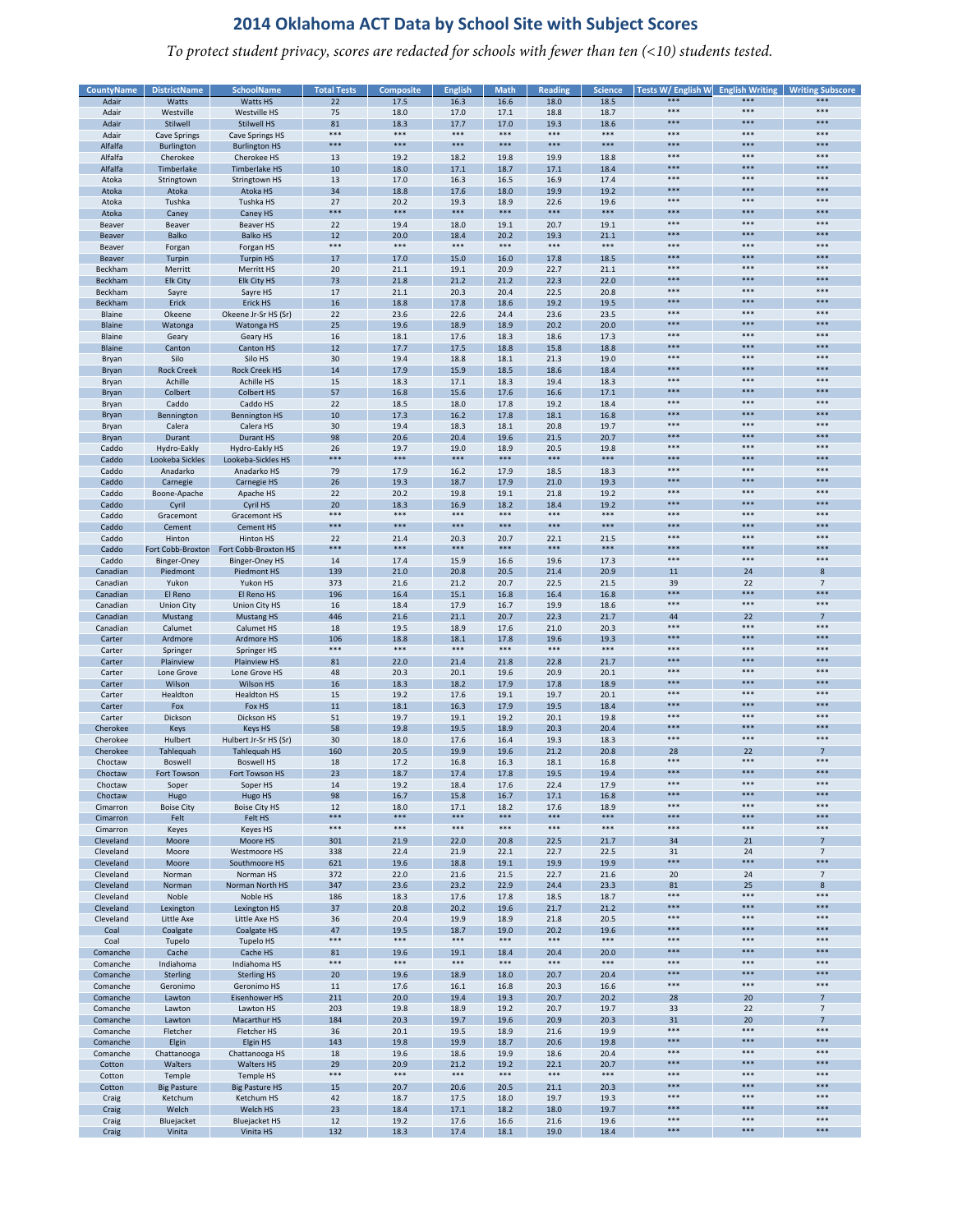|                | Bristow             | <b>Bristow HS</b>                                        | 81             | 19.0        |                |             |               |               | ***   |       |                 |
|----------------|---------------------|----------------------------------------------------------|----------------|-------------|----------------|-------------|---------------|---------------|-------|-------|-----------------|
| Creek          |                     |                                                          |                |             | 18.2           | 17.9        | 20.3          | 19.3          | ***   | ***   | ***             |
| Creek          | Mannford            | Mannford HS                                              | 65             | 20.6        | 19.8           | 19.8        | 21.6          | 20.9          |       |       |                 |
| Creek          | Mounds              | Mounds HS                                                | 20             | 20.5        | 19.4           | 19.3        | 20.9          | 21.8          | ***   | $***$ | $***$           |
| Creek          | Olive               | Olive HS                                                 | 22             | 19.0        | 19.0           | 17.3        | 20.0          | 18.8          | ***   | ***   | ***             |
| Creek          | Kiefer              | Kiefer HS                                                | 28             | 18.5        | 17.1           | 18.1        | 19.4          | 18.9          | ***   | $***$ | $***$           |
|                |                     |                                                          |                | ***         | ***            | ***         |               |               | ***   | ***   | ***             |
| Creek          | Oilton              | Oilton HS                                                | ***            |             |                |             | ***           | ***           |       |       |                 |
| Creek          | Depew               | Depew HS                                                 | 21             | 19.1        | 18.5           | 18.7        | 19.9          | 19.1          | ***   | $***$ | ***             |
| Creek          | Kellyville          | Kellyville HS                                            | 44             | 20.1        | 19.2           | 19.7        | 21.0          | 20.1          | ***   | ***   | ***             |
|                |                     |                                                          |                |             |                |             |               |               |       |       |                 |
| Creek          | Sapulpa             | Sapulpa HS                                               | 185            | 20.9        | 20.0           | 20.3        | 21.6          | 21.2          | 18    | 18    | 6               |
| Creek          | Drumright           | Drumright HS                                             | 14             | 18.4        | 17.1           | 18.1        | 18.6          | 19.4          | ***   | ***   | ***             |
| Custer         | Arapaho-Butler      | Arapaho-Butler HS                                        | 11             | 21.5        | 20.3           | 21.8        | 21.8          | 20.9          | ***   | ***   | $***$           |
| Custer         |                     |                                                          | 23             | 22.5        | 21.1           | 21.8        | 23.9          | 22.6          | ***   | ***   | ***             |
|                |                     | Is-Fay-Custer Unifinomas-Fay-Custer Unified I            |                |             |                |             |               |               |       |       |                 |
| Custer         | Weatherford         | Weatherford HS                                           | 93             | 22.6        | 22.5           | 21.7        | 23.5          | 22.2          | ***   | ***   | $***$           |
| Custer         | Clinton             | Clinton HS                                               | 81             | 18.6        | 17.7           | 17.9        | 19.6          | 18.5          | ***   | ***   | ***             |
|                |                     |                                                          |                |             |                |             |               |               | $***$ | $***$ | $***$           |
| Delaware       | Jay                 | Jay HS                                                   | 35             | 20.7        | 20.3           | 19.1        | 22.2          | 20.7          |       |       |                 |
| Delaware       | Grove               | Grove HS                                                 | 125            | 20.1        | 19.8           | 19.2        | 20.5          | 20.3          | 11    | 20    | $\overline{7}$  |
| Delaware       | Kansas              | Kansas HS                                                | 37             | 20.1        | 19.4           | 18.8        | 21.5          | 19.9          | ***   | ***   | $***$           |
| Delaware       | Colcord             | Colcord HS                                               | 28             | 18.2        | 17.6           | 16.4        | 20.1          | 18.1          | ***   | ***   | ***             |
|                |                     |                                                          |                |             |                |             |               |               |       |       |                 |
| Delaware       | Oaks-Mission        | Oaks-Mission HS                                          | 14             | 18.1        | 17.0           | 16.6        | 19.4          | 19.0          | ***   | ***   | $***$           |
| Dewey          | Vici                | Vici HS                                                  | 14             | 20.2        | 20.2           | 19.8        | 21.7          | 19.3          | ***   | ***   | $***$           |
| Dewey          | Seiling             | Seiling Jr-Sr HS (Sr)                                    | 18             | 20.0        | 19.1           | 19.5        | 21.0          | 19.2          | ***   | ***   | $***$           |
|                |                     |                                                          | ***            | ***         | $***$          | ***         | ***           | $***$         | ***   | ***   | ***             |
| Dewey          | Taloga              | <b>Taloga HS</b>                                         |                |             |                |             |               |               |       |       |                 |
| Ellis          | Fargo               | Fargo HS                                                 | ***            | ***         | $***$          | $***$       | $***$         | $***$         | ***   | ***   | $***$           |
| <b>Ellis</b>   | Arnett              | <b>Arnett HS</b>                                         | 14             | 22.0        | 22.8           | 20.2        | 22.9          | 21.4          | ***   | ***   | ***             |
| Ellis          | Gage                | Gage HS                                                  | $***$          | ***         | $***$          | $***$       | $***$         | $***$         | $***$ | $***$ | $***$           |
|                |                     |                                                          |                |             |                |             |               |               | ***   | ***   | ***             |
| <b>Ellis</b>   | Shattuck            | Shattuck HS                                              | 22             | 20.6        | 19.4           | 19.5        | 22.4          | 20.5          |       |       |                 |
| Garfield       | Waukomis            | <b>Waukomis HS</b>                                       | 19             | 19.6        | 18.6           | 19.3        | 20.0          | 19.7          | ***   | $***$ | ***             |
| Garfield       | Kremlin-Hillsdale   | Kremlin-Hillsdale HS                                     | 19             | 19.9        | 19.3           | 19.7        | 20.0          | 20.3          | ***   | ***   | ***             |
|                |                     |                                                          |                |             |                |             |               |               | ***   | ***   | $***$           |
| Garfield       | Chisholm            | Chisholm HS                                              | 50             | 22.5        | 22.6           | 21.5        | 22.7          | 22.1          |       |       |                 |
| Garfield       | Garber              | Garber HS                                                | 15             | 20.9        | 20.0           | 20.4        | 21.7          | 21.3          | ***   | ***   | $***$           |
| Garfield       |                     | oneer-Pleasant Va Pioneer-Pleasant Vale HS               | 30             | 19.2        | 18.3           | 18.7        | 19.8          | 19.5          | ***   | ***   | $***$           |
|                |                     |                                                          |                |             |                |             |               |               |       |       |                 |
| Garfield       | Enid                | Enid HS                                                  | 221            | 20.2        | 20.0           | 19.4        | 20.5          | 20.5          | 19    | 21    | 6               |
| Garfield       | Drummond            | Drummond HS                                              | $***$          | ***         | ***            | ***         | ***           | ***           | ***   | ***   | $***$           |
| Garfield       |                     | Covington-Douglas Covington-Douglas HS                   | ***            | ***         | ***            | ***         | ***           | ***           | ***   | ***   | ***             |
|                |                     |                                                          |                |             |                |             | 17.8          |               | ***   | $***$ | $***$           |
| Garvin         | Stratford           | Stratford HS                                             | 20             | 16.9        | 16.2           | 16.4        |               | 16.7          |       |       |                 |
| Garvin         | Paoli               | Paoli HS                                                 | 12             | 20.3        | 19.2           | 19.0        | 21.6          | 20.8          | ***   | ***   | ***             |
| Garvin         | Maysville           | Maysville HS                                             | 25             | 17.4        | 15.0           | 18.2        | 17.6          | 18.6          | ***   | $***$ | ***             |
| Garvin         | Lindsay             | Lindsay HS                                               | 34             | 21.2        | 20.3           | 20.6        | 21.7          | 21.4          | ***   | ***   | ***             |
|                |                     |                                                          |                |             |                |             |               |               |       |       |                 |
| Garvin         | Pauls Valley        | Pauls Valley HS                                          | 62             | 20.0        | 19.1           | 19.4        | 20.7          | 20.4          | ***   | ***   | $***$           |
| Garvin         | Wynnewood           | Wynnewood HS                                             | 23             | 19.1        | 17.9           | 18.7        | 20.0          | 19.0          | ***   | ***   | $***$           |
| Garvin         | Elmore City-Pernel  | Senior HS                                                | 28             | 19.0        | 19.1           | 18.2        | 19.6          | 19.0          | ***   | ***   | $***$           |
|                |                     |                                                          |                |             |                |             |               |               | ***   | ***   | ***             |
| Grady          | Chickasha           | Chickasha HS                                             | 149            | 18.2        | 17.3           | 17.8        | 18.8          | 18.3          |       |       |                 |
| Grady          | Minco               | Minco HS                                                 | 32             | 20.3        | 19.8           | 18.8        | 22.2          | 19.7          | ***   | ***   | $***$           |
| Grady          | Ninnekah            | Senior HS                                                | 24             | 18.0        | 16.5           | 17.4        | 19.3          | 18.9          | ***   | ***   | ***             |
|                |                     |                                                          |                |             |                |             |               |               | ***   | $***$ | $***$           |
| Grady          | Alex                | Alex HS                                                  | 25             | 18.2        | 16.4           | 18.6        | 18.7          | 18.4          |       |       |                 |
| Grady          | <b>Rush Springs</b> | <b>Rush Springs HS</b>                                   | 35             | 20.3        | 20.0           | 19.3        | 20.9          | 20.3          | ***   | ***   | ***             |
| Grady          | <b>Bridge Creek</b> | <b>Bridge Creek HS</b>                                   | 59             | 20.9        | 20.6           | 19.4        | 22.0          | 21.1          | 11    | 20    | 6               |
| Grady          | Tuttle              | <b>Tuttle HS</b>                                         | 96             | 21.5        | 21.6           | 20.5        | 21.8          | 21.7          | $***$ | ***   | ***             |
|                |                     |                                                          |                |             |                |             |               |               |       |       |                 |
| Grady          | Verden              | Verden HS                                                | 12             | 18.7        | 18.2           | 18.4        | 18.8          | 19.0          | ***   | ***   | $***$           |
| Grady          | Amber-Pocasset      | Amber-Pocasset HS                                        | 27             | 21.0        | 20.6           | 21.1        | 21.0          | 20.6          | ***   | ***   | ***             |
| Grant          | Medford             | Medford HS                                               | 13             | 18.1        | 16.3           | 18.1        | 19.4          | 18.6          | ***   | ***   | $***$           |
|                |                     |                                                          |                |             |                |             |               |               | ***   | ***   | ***             |
| Grant          | Pond Creek-Hunter   | Pond Creek-Hunter HS                                     | 21             | 19.6        | 19.2           | 18.9        | 19.9          | 20.2          |       |       |                 |
| Grant          | Deer Creek-Lamon    | Deer Creek-Lamont HS                                     | ***            | ***         | ***            | $***$       | $***$         | $***$         | ***   | $***$ | $***$           |
| Greer          | Mangum              | Mangum HS                                                | 18             | 17.8        | 16.5           | 16.9        | 19.4          | 18.1          | ***   | ***   | ***             |
|                |                     |                                                          | $***$          | ***         | $***$          | $***$       | $***$         | $***$         | $***$ | $***$ | $***$           |
| Greer          | Granite             | Granite HS                                               |                |             |                |             |               |               |       |       |                 |
| Harmon         | Hollis              | <b>Hollis HS</b>                                         | 28             | 17.9        | 16.2           | 17.5        | 19.0          | 18.0          | ***   | ***   | ***             |
| Harper         | Laverne             | Laverne HS                                               | 30             | 18.3        | 16.2           | 19.0        | 18.8          | 18.5          | ***   | $***$ | $***$           |
| Harper         | <b>Buffalo</b>      | <b>Buffalo HS</b>                                        | 17             | 18.4        | 17.4           |             |               |               |       |       |                 |
|                |                     |                                                          |                |             |                |             |               |               | ***   | ***   | ***             |
| Haskell        | Kinta               |                                                          |                |             |                | 18.1        | 17.9          | 19.9          |       |       |                 |
| Haskell        |                     | Kinta HS                                                 | $***$          | ***         | $***$          | ***         | $***$         | ***           | ***   | ***   | $***$           |
| Haskell        | Stigler             | <b>Stigler HS</b>                                        | 69             | 20.4        | 20.4           | 19.1        | 21.6          | 19.9          | ***   | ***   | $***$           |
|                |                     |                                                          |                |             |                |             |               |               | ***   | ***   | $***$           |
|                | McCurtain           | <b>McCurtain HS</b>                                      | 12             | 19.6        | 19.9           | 18.2        | 20.6          | 18.8          |       |       |                 |
| Haskell        | Keota               | Keota HS                                                 | 17             | 17.2        | 15.4           | 16.6        | 18.2          | 18.3          | ***   | ***   | ***             |
|                | Moss                | Moss HS                                                  | 14             | 18.1        | 16.9           | 18.3        | 19.1          | 17.4          |       |       |                 |
| Hughes         |                     |                                                          |                |             |                |             |               |               | ***   | ***   | ***             |
| Hughes         | Wetumka             | Wetumka HS                                               | 22             | 18.3        | 17.5           | 17.4        | 18.2          | 19.2          |       |       |                 |
| Hughes         | Holdenville         | Holdenville HS                                           | 46             | 18.4        | 17.8           | 17.6        | 19.5          | 18.3          | $***$ | $***$ | $***$           |
| Hughes         | Calvin              | Calvin HS                                                | 10             | 18.4        | 17.8           | 17.4        | 19.2          | 18.4          | ***   | ***   | ***             |
| Hughes         | Stuart              | Stuart HS                                                | 17             | 18.0        | 17.0           | 17.8        | 17.3          | 19.6          | $***$ | $***$ | $***$           |
|                |                     |                                                          |                |             |                |             |               |               | ***   | ***   | ***             |
| Jackson        | Navajo              | Navajo HS                                                | 26             | 22.8        | 22.7           | 22.3        | 23.5          | 22.5          |       |       |                 |
| Jackson        | Duke                | Duke HS                                                  | $***$          | $***$       | $***$          | $***$       | $***$         | $***$         | ***   | $***$ | $***$           |
| Jackson        | Altus               | Altus HS                                                 | 140            | 20.8        | 20.4           | 20.1        | 21.4          | 21.0          | ***   | ***   | ***             |
|                | Eldorado            |                                                          | ***            | ***         | $***$          | $***$       | ***           | $***$         | ***   | $***$ | $***$           |
| Jackson        |                     | Eldorado HS                                              |                |             |                |             |               |               |       |       |                 |
| Jackson        | Olustee             | Olustee HS                                               | $***$          | ***         | $***$          | ***         | $***$         | $***$         | ***   | ***   | ***             |
| Jackson        | Blair               | <b>Blair HS</b>                                          | 16             | 18.1        | 16.1           | 18.7        | 19.3          | 17.8          | $***$ | $***$ | ***             |
| Jefferson      |                     | Ryan HS                                                  | 17             | 17.6        | 17.2           | 16.8        | 18.8          | 17.5          | ***   | ***   | ***             |
|                | Ryan                |                                                          |                |             |                |             |               |               | $***$ | $***$ | $***$           |
| Jefferson      | Ringling            | <b>Ringling HS</b>                                       | 20             | 19.7        | 19.1           | 18.2        | 20.4          | 20.5          |       |       |                 |
| Jefferson      | Waurika             | Waurika HS                                               | 16             | 22.9        | 22.5           | 20.4        | 24.3          | 23.4          | ***   | ***   | ***             |
| Johnston       | Mill Creek          | Mill Creek HS                                            | ***            | $***$       | $***$          | $***$       | ***           | $***$         | $***$ | $***$ | $***$           |
|                | Tishomingo          |                                                          |                |             |                |             |               |               | ***   | ***   | ***             |
| Johnston       |                     | <b>Tishomingo HS</b>                                     | 37             | 20.4        | 20.0           | 19.0        | 21.9          | 20.5          |       |       |                 |
| Johnston       | Milburn             | Milburn HS                                               | $***$          | $***$       | $***$          | $***$       | $***$         | $***$         | ***   | $***$ | $***$           |
| Johnston       | Coleman             | Coleman HS                                               | ***            | ***         | ***            | ***         | ***           | $***$         | ***   | ***   | ***             |
|                | Wapanucka           | Wapanucka HS                                             | 10             | 17.6        | 16.9           | 16.9        | 18.8          | 16.9          | ***   | $***$ | $***$           |
| Johnston       |                     |                                                          |                |             |                |             |               |               | ***   | ***   | ***             |
| Kay            | Blackwell           | <b>Blackwell HS</b>                                      | 72             | 18.5        | 17.5           | 17.8        | 19.4          | 18.7          |       |       |                 |
| Kay            | Ponca City          | Ponca City HS                                            | 200            | 21.4        | 20.9           | 20.7        | 22.0          | 21.4          | 13    | 20    | $7\overline{ }$ |
| Kay            | Tonkawa             | Tonkawa HS                                               |                | 21.0        | 19.2           | 21.9        | 21.5          | 20.9          | ***   | ***   | ***             |
|                |                     |                                                          | 35             |             |                |             |               |               | $***$ | $***$ | $***$           |
| Kay            | Newkirk             | Newkirk HS                                               | 37             | 18.5        | 17.1           | 17.5        | 19.4          | 19.6          |       |       |                 |
| Kingfisher     | Dover               | Dover HS                                                 | 10             | 14.9        | 13.0           | 15.7        | 15.0          | 15.9          | ***   | ***   | ***             |
| Kingfisher     | Lomega              | Lomega HS                                                | ***            | ***         | $***$          | $***$       | ***           | $***$         | ***   | $***$ | $***$           |
| Kingfisher     | Kingfisher          | Kingfisher HS                                            | 68             | 21.0        | 21.3           | 20.5        | 21.1          | 20.9          | ***   | ***   | ***             |
|                |                     |                                                          |                |             |                |             |               |               | ***   |       |                 |
| Kingfisher     | Hennessey           | <b>Hennessey HS</b>                                      | 44             | 19.4        | 19.0           | 19.2        | 19.3          | 19.3          |       | $***$ | $***$           |
| Kingfisher     | Cashion             | Cashion HS                                               | 21             | 20.2        | 19.7           | 18.7        | 20.9          | 21.1          | ***   | ***   | ***             |
| Kingfisher     | Okarche             | Okarche HS                                               | 18             | 23.3        | 24.3           | 22.3        | 24.0          | 21.9          | ***   | $***$ | $***$           |
|                |                     |                                                          |                |             |                |             |               |               | ***   | ***   | ***             |
| Kiowa          | Hobart              | <b>Hobart HS</b>                                         | 40             | 19.5<br>*** | 19.2           | 18.2<br>*** | 20.9<br>$***$ | 19.3<br>$***$ | ***   | $***$ | ***             |
| Kiowa<br>Kiowa | Lone Wolf           | Lone Wolf HS<br>puntain View-GoteMountain View-Gotebo HS | $***$<br>$***$ | $***$       | $***$<br>$***$ | $***$       | $***$         | $***$         | ***   | $***$ | $***$           |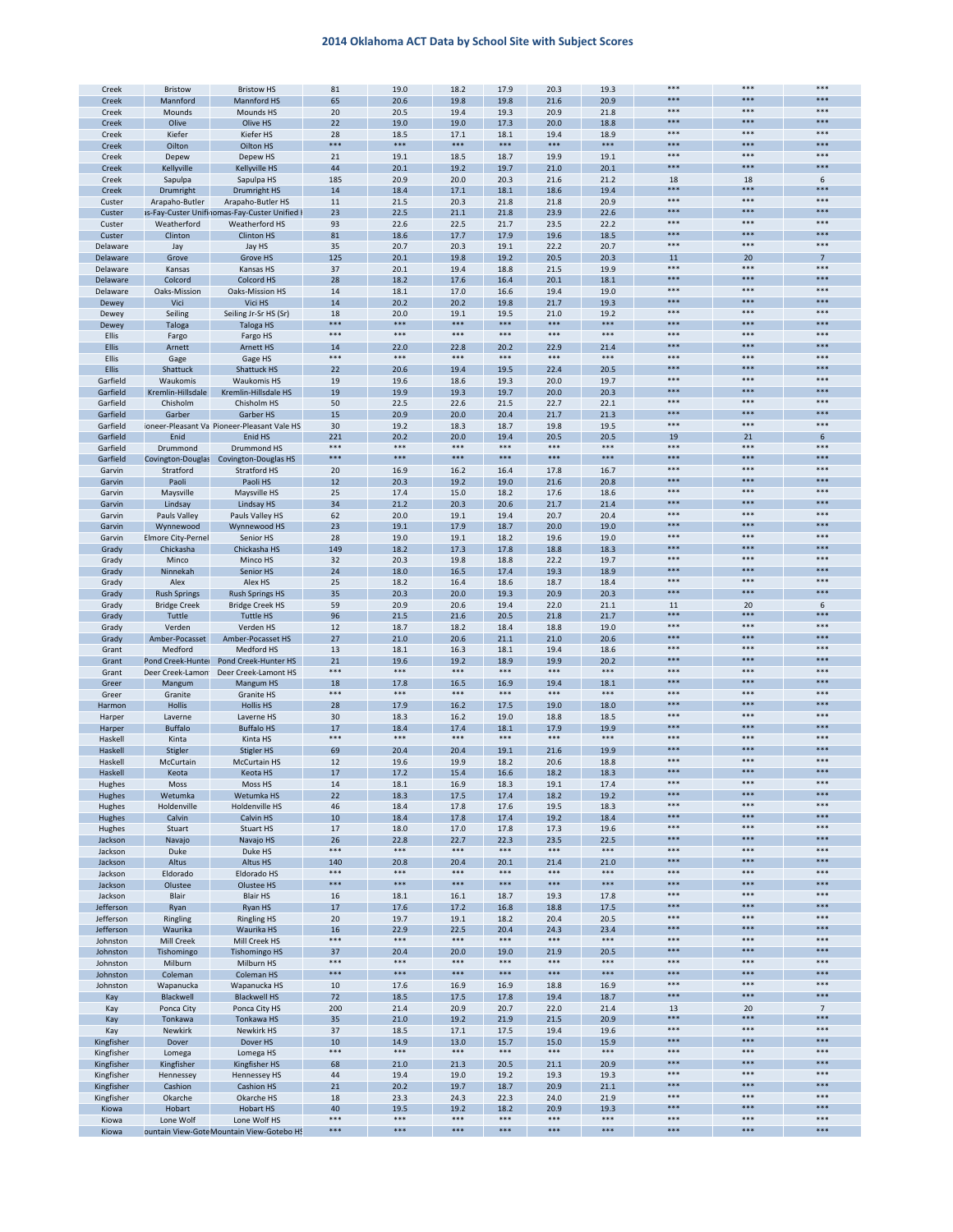| Kiowa           | Snyder                | Snyder HS                                    | 24    | 18.5  | 18.5  | 17.5  | 19.0  | 18.6      | ***       | ***       | ***                      |
|-----------------|-----------------------|----------------------------------------------|-------|-------|-------|-------|-------|-----------|-----------|-----------|--------------------------|
|                 |                       |                                              |       |       |       |       |       |           | ***       | ***       | ***                      |
| Latimer         | Wilburton             | <b>Wilburton HS</b>                          | 18    | 22.3  | 22.4  | 22.4  | 23.0  | 21.1      | ***       | ***       | ***                      |
| Latimer         | <b>Red Oak</b>        | Red Oak HS                                   | 14    | 19.3  | 19.0  | 18.1  | 19.9  | 19.9      |           |           |                          |
| Latimer         | <b>Buffalo Valley</b> | <b>Buffalo Valley HS</b>                     | 10    | 20.7  | 19.9  | 19.2  | 21.2  | 22.2      | ***       | ***       | ***                      |
| Latimer         | Panola                | Panola HS                                    | $***$ | ***   | $***$ | $***$ | $***$ | $***$     | ***       | ***       | $***$                    |
| Le Flore        | Spiro                 | Spiro HS                                     | 55    | 19.5  | 18.3  | 18.1  | 20.7  | 20.2      | ***       | ***       | ***                      |
| Le Flore        | Heavener              | <b>Heavener HS</b>                           | 37    | 18.1  | 16.5  | 17.4  | 18.9  | 19.0      | ***       | $***$     | $***$                    |
| Le Flore        | Pocola                | Pocola HS                                    | 47    | 18.9  | 18.1  | 18.0  | 19.9  | 19.3      | ***       | ***       | ***                      |
|                 |                       |                                              | $***$ | ***   | $***$ | ***   | $***$ | $***$     | ***       | $***$     | $***$                    |
| Le Flore        | Le Flore              | Leflore HS                                   |       |       |       |       |       |           |           |           |                          |
| Le Flore        | Cameron               | Cameron HS                                   | $***$ | ***   | ***   | ***   | $***$ | $* * * *$ | $***$     | ***       | ***                      |
| Le Flore        | Panama                | Panama HS                                    | 30    | 19.0  | 18.1  | 18.1  | 19.6  | 19.5      | ***       | ***       | $***$                    |
| Le Flore        | Bokoshe               | <b>Bokoshe HS</b>                            | $***$ | ***   | $***$ | $***$ | ***   | $***$     | ***       | ***       | ***                      |
| Le Flore        | Poteau                | Poteau HS                                    | 96    | 21.2  | 21.2  | 19.4  | 22.4  | 21.0      | ***       | ***       | ***                      |
| Le Flore        | Wister                | Wister HS                                    | 24    | 19.8  | 19.3  | 18.0  | 21.0  | 20.2      | ***       | ***       | ***                      |
|                 | Talihina              |                                              |       |       |       |       |       |           | $***$     | ***       | $***$                    |
| Le Flore        |                       | Talihina HS                                  | 18    | 17.7  | 16.7  | 17.2  | 19.3  | 17.3      | ***       |           |                          |
| Le Flore        | Whitesboro            | Whitesboro HS                                | ***   | ***   | ***   | ***   | ***   | ***       |           | ***       | ***                      |
| Le Flore        | Howe                  | Howe HS                                      | 34    | 16.7  | 15.4  | 18.4  | 15.6  | 17.2      | ***       | $***$     | $***$                    |
| Le Flore        | Arkoma                | Arkoma HS                                    | 11    | 18.4  | 17.5  | 17.3  | 19.2  | 19.2      | ***       | ***       | ***                      |
| Lincoln         | Chandler              | Chandler HS                                  | 38    | 21.5  | 19.4  | 22.3  | 22.2  | 21.3      | $***$     | $***$     | $***$                    |
| Lincoln         | Davenport             | Davenport HS                                 | 14    | 19.7  | 19.6  | 17.6  | 21.4  | 19.2      | $***$     | ***       | ***                      |
| Lincoln         | Wellston              | Wellston HS                                  | 38    | 19.7  | 18.5  | 19.3  | 19.9  | 20.1      | ***       | ***       | $***$                    |
|                 |                       |                                              |       |       |       |       |       |           | ***       | ***       | ***                      |
| Lincoln         | Stroud                | Stroud HS                                    | 43    | 20.7  | 20.3  | 19.5  | 22.3  | 20.8      | ***       | $***$     | ***                      |
| Lincoln         | Meeker                | Meeker HS                                    | 54    | 20.3  | 19.9  | 19.2  | 21.0  | 20.5      |           |           |                          |
| Lincoln         | Prague                | Prague HS                                    | 55    | 20.9  | 20.5  | 19.9  | 21.8  | 21.0      | ***       | ***       | ***                      |
| Lincoln         | Carney                | Carney HS                                    | 11    | 20.0  | 18.9  | 19.2  | 20.5  | 21.0      | $***$     | ***       | $***$                    |
| Lincoln         | Agra                  | Agra HS                                      | 19    | 17.9  | 17.6  | 17.1  | 18.9  | 17.6      | ***       | ***       | ***                      |
| Logan           | Guthrie               | <b>Guthrie HS</b>                            | 153   | 19.8  | 19.0  | 19.2  | 20.6  | 20.1      | 11        | 18        | $7\phantom{.0}$          |
|                 |                       |                                              | 41    |       |       |       |       |           | ***       | ***       | ***                      |
| Logan           | Crescent              | <b>Crescent HS</b>                           |       | 18.2  | 17.7  | 17.7  | 18.5  | 18.6      | ***       | $***$     | $***$                    |
| Logan           | Mulhall-Orlando       | Mulhall-Orlando HS                           | 14    | 21.5  | 20.8  | 22.5  | 21.1  | 20.7      |           |           |                          |
| Logan           | Coyle                 | Coyle HS                                     | 15    | 19.7  | 18.7  | 18.1  | 21.3  | 19.7      | $***$     | ***       | ***                      |
| Love            | Thackerville          | Thackerville HS                              | 15    | 17.7  | 16.2  | 17.5  | 19.6  | 17.4      | ***       | ***       | $***$                    |
| Love            | Turner                | <b>Turner HS</b>                             | 14    | 18.6  | 18.2  | 17.6  | 19.0  | 19.4      | ***       | ***       | ***                      |
| Love            | Marietta              | Marietta HS                                  | 47    | 18.1  | 17.7  | 17.0  | 18.4  | 18.9      | ***       | ***       | ***                      |
| Major           | Ringwood              | <b>Ringwood HS</b>                           | 26    | 21.3  | 20.7  | 19.8  | 23.4  | 20.7      | ***       | ***       | ***                      |
|                 |                       |                                              | $***$ | ***   | $***$ | $***$ | $***$ | $***$     | ***       | ***       | $***$                    |
| Major           | Aline-Cleo            | Aline-Cleo HS                                |       |       |       |       |       |           | ***       |           |                          |
| Major           | Fairview              | <b>Fairview HS</b>                           | 32    | 24.2  | 24.0  | 23.8  | 25.0  | 23.6      |           | ***       | ***                      |
| Major           | Cimarron              | Cimarron HS                                  | 12    | 19.6  | 18.0  | 20.4  | 19.9  | 19.2      | ***       | $***$     | $***$                    |
| Marshall        | Madill                | Madill HS                                    | 67    | 19.9  | 18.6  | 18.3  | 21.1  | 20.7      | ***       | ***       | ***                      |
| Marshall        | Kingston              | <b>Kingston HS</b>                           | 42    | 20.2  | 19.5  | 19.3  | 20.6  | 20.8      | $***$     | $***$     | $***$                    |
| Mayes           | Pryor                 | Pryor HS                                     | 109   | 21.2  | 20.9  | 19.9  | 21.9  | 21.4      | $***$     | ***       | ***                      |
| Mayes           | Adair                 | Adair HS                                     | 52    | 20.8  | 20.0  | 20.5  | 21.1  | 20.6      | ***       | ***       | $***$                    |
|                 |                       |                                              |       |       |       |       |       |           | ***       | ***       | ***                      |
| Mayes           | Salina                | Salina HS                                    | 58    | 16.5  | 15.9  | 16.4  | 16.7  | 16.6      | ***       | $***$     | ***                      |
| Mayes           | Locust Grove          | Locust Grove HS                              | 70    | 18.9  | 18.0  | 18.3  | 19.2  | 19.5      |           |           |                          |
| Mayes           | Chouteau-Mazie        | Chouteau-Mazie HS                            | 20    | 19.4  | 19.3  | 18.8  | 19.4  | 19.2      | ***       | ***       | ***                      |
| McClain         | Newcastle             | Newcastle HS                                 | 99    | 21.6  | 21.5  | 21.1  | 22.3  | 21.3      | $***$     | ***       | $***$                    |
| McClain         | Dibble                | Dibble HS                                    | 29    | 20.3  | 19.1  | 18.3  | 22.2  | 20.7      | ***       | ***       | ***                      |
| McClain         | Washington            | Washington HS                                | 52    | 21.4  | 21.1  | 20.5  | 22.0  | 21.8      | ***       | $***$     | $***$                    |
| <b>McClain</b>  | Wayne                 | Wayne HS                                     | 22    | 20.3  | 19.8  | 19.1  | 20.4  | 20.9      | ***       | ***       | ***                      |
|                 |                       |                                              |       |       |       |       |       |           | $***$     | $***$     | $***$                    |
| McClain         | Purcell               | Purcell HS                                   | 66    | 21.3  | 21.3  | 20.3  | 22.4  | 21.0      |           |           |                          |
| McClain         | Blanchard             | <b>Blanchard HS</b>                          | 96    | 21.6  | 21.8  | 19.8  | 22.9  | 21.5      | $***$     | ***       | ***                      |
| McCurtain       | Idabel                | Idabel HS                                    | 97    | 18.5  | 17.7  | 18.0  | 19.0  | 18.7      | ***       | ***       | $***$                    |
| McCurtain       | Haworth               | Haworth HS                                   | 40    | 18.5  | 17.6  | 17.5  | 19.3  | 18.8      | ***       | ***       | ***                      |
| McCurtain       | Valliant              | Valliant HS                                  | 56    | 18.4  | 17.3  | 17.9  | 18.8  | 18.9      | ***       | $***$     | ***                      |
|                 | Eagletown             | Eagletown HS                                 | 13    | 16.6  | 14.3  | 16.7  | 16.9  | 17.8      | ***       | ***       | ***                      |
| McCurtain       |                       |                                              |       |       |       |       |       |           | $***$     | ***       | $***$                    |
| McCurtain       | Smithville            | Smithville HS                                | 22    | 18.7  | 18.3  | 17.3  | 21.3  | 17.5      |           |           |                          |
| McCurtain       | <b>Wright City</b>    | Wright City HS                               | 24    | 17.7  | 16.7  | 17.2  | 17.6  | 18.5      | ***       | ***       | ***                      |
| McCurtain       | <b>Battiest</b>       | <b>Battiest HS</b>                           | $***$ | ***   | $***$ | $***$ | $***$ | $***$     | ***       | $***$     | $***$                    |
| McCurtain       | <b>Broken Bow</b>     | <b>Broken Bow HS</b>                         | 82    | 20.0  | 19.6  | 18.9  | 21.0  | 20.2      | 10        | 19        | 6                        |
| McIntosh        | Eufaula               | Eufaula HS                                   | 47    | 19.9  | 19.7  | 18.4  | 21.1  | 19.8      | 10        | 20        | 8                        |
| McIntosh        | Checotah              | Checotah HS                                  | 62    | 19.7  | 19.6  | 18.0  | 20.9  | 20.0      | $***$     | ***       | ***                      |
|                 |                       | Midway HS                                    | $***$ | ***   | ***   | ***   | ***   | ***       | ***       | ***       | ***                      |
| McIntosh        | Midway                |                                              |       |       |       |       |       |           | ***       | ***       | ***                      |
| McIntosh        | Hanna                 | Hanna HS                                     | 11    | 20.2  | 20.3  | 18.5  | 21.9  | 19.8      |           |           |                          |
| murray          | Sulphur               | Sulphur HS                                   | 56    | 21.4  | 21.3  | 20.3  | 22.3  | 21.U      |           |           |                          |
| Murray          | Davis                 | Davis HS                                     | 48    | 19.7  | 19.0  | 19.4  | 20.5  | 19.3      | ***       | ***       | ***                      |
| Muskogee        |                       | oma School For Thurkview-Ok.Sch For The Blir | $***$ | $***$ | $***$ | $***$ | $***$ |           | ***       | $***$     | $***$                    |
| Muskogee        | Haskell               | Haskell HS                                   | 42    |       |       |       |       | $***$     |           |           |                          |
| Muskogee        |                       |                                              |       | 18.3  | 17.6  | 17.4  | 19.2  | 18.6      | ***       | ***       | ***                      |
|                 |                       |                                              | 123   |       |       |       |       | 22.1      | ***       | $***$     | $***$                    |
|                 | Fort Gibson           | Fort Gibson HS                               |       | 22.0  | 21.4  | 21.0  | 23.0  |           | ***       | ***       | ***                      |
| Muskogee        | <b>Webbers Falls</b>  | <b>Webbers Falls HS</b>                      | 10    | 17.8  | 17.0  | 17.0  | 18.7  | 18.5      |           |           |                          |
| Muskogee        | Oktaha                | Oktaha HS                                    | 54    | 19.0  | 18.2  | 18.3  | 20.1  | 18.8      | $***$     | $***$     | $***$                    |
| Muskogee        | Muskogee              | Muskogee HS                                  | 198   | 19.3  | 18.5  | 18.8  | 20.2  | 19.2      | 18        | 21        | $\overline{7}$           |
| Muskogee        | Hilldale              | Hilldale HS                                  | 85    | 19.2  | 18.4  | 18.3  | 20.0  | 19.5      | ***       | ***       | $***$                    |
| Muskogee        | <b>Braggs</b>         | <b>Braggs HS</b>                             | ***   | ***   | $***$ | $***$ | $***$ | $***$     | ***       | ***       | ***                      |
| Muskogee        | Warner                | Warner HS                                    | 28    | 19.1  | 18.7  | 17.9  | 20.5  | 18.9      | ***       | $***$     | $***$                    |
|                 |                       |                                              | ***   | ***   | $***$ | ***   | ***   | $***$     | ***       | ***       | ***                      |
| Muskogee        | Porum                 | Porum HS                                     |       |       |       |       |       |           |           |           |                          |
| Noble           | Perry                 | Perry HS                                     | 48    | 20.2  | 19.4  | 19.7  | 20.8  | 20.4      | ***       | $***$     | $***$                    |
| Noble           | <b>Billings</b>       | <b>Billings HS</b>                           | ***   | ***   | ***   | ***   | ***   | ***       | ***       | ***       | ***                      |
| Noble           | Frontier              | Frontier HS                                  | 10    | 19.1  | 18.6  | 18.5  | 19.9  | 19.1      | $***$     | $***$     | $***$                    |
| Noble           | Morrison              | <b>Morrison HS</b>                           | 30    | 21.1  | 20.5  | 20.4  | 21.9  | 21.3      | ***       | ***       | ***                      |
| Nowata          | Oklahoma Union        | Oklahoma Union HS                            | 32    | 19.3  | 17.9  | 19.2  | 20.1  | 19.8      | ***       | $***$     | $***$                    |
| Nowata          | Nowata                | Nowata HS                                    | 35    | 20.5  | 20.3  | 19.7  | 21.0  | 20.6      | ***       | ***       | ***                      |
|                 |                       |                                              |       |       |       |       |       |           | ***       | ***       | $***$                    |
| Nowata          | South Coffeyville     | South Coffeyville HS                         | 12    | 19.6  | 19.2  | 18.7  | 19.6  | 20.1      |           |           |                          |
| <b>Okfuskee</b> |                       | am-Dustin Charteric One On One Charter Sch   | 46    | 21.2  | 21.1  | 19.6  | 22.2  | 21.4      | 16        | 20        | $7\phantom{.0}$          |
| Okfuskee        | Mason                 | Mason HS                                     | 11    | 19.8  | 19.9  | 19.4  | 20.1  | 19.5      | ***       | ***       | $***$                    |
| Okfuskee        | Paden                 | Paden HS                                     | ***   | ***   | $***$ | ***   | ***   | $***$     | ***       | ***       | ***                      |
| Okfuskee        | Okemah                | Okemah HS                                    | 36    | 18.2  | 17.1  | 17.4  | 19.6  | 18.2      | ***       | $***$     | $***$                    |
| Okfuskee        | Weleetka              | Weleetka HS                                  | 23    | 20.0  | 19.6  | 19.3  | 20.7  | 20.1      | ***       | ***       | ***                      |
| Okfuskee        | Graham-Dustin         | Graham HS                                    | 11    | 19.0  | 17.7  | 18.1  | 20.8  | 18.7      | ***       | $***$     | $***$                    |
|                 |                       |                                              | ***   | ***   | $***$ | ***   | $***$ | $***$     | ***       | ***       | ***                      |
| Oklahoma        |                       | arter: Seeworth Actice A.W.Seeworth Acader   |       |       |       |       |       |           |           |           |                          |
| Oklahoma        | Charter: Astec Cha    | Astec Charter HS                             | 74    | 17.2  | 16.2  | 17.4  | 17.1  | 17.4      | 13        | 22        | $7\overline{ }$          |
| Oklahoma        |                       | arter: Dove Scienclove Science Academy (Oki  | 50    | 22.2  | 20.4  | 23.0  | 22.5  | 22.6      | 12        | 23        | $\overline{7}$           |
| Oklahoma        | narter: Santa Fe So   | Santa Fe South HS                            | 114   | 16.7  | 15.1  | 16.9  | 16.4  | 17.9      | ***       | ***       | $***$                    |
| Oklahoma        |                       | harter: Harding Chrding Charter Preparatory  | 102   | 23.6  | 24.0  | 22.3  | 24.5  | 23.1      | 16        | 28        | $9\,$                    |
| Oklahoma        |                       | harter: Harding FinHarding Fine Arts Academy | 64    | 19.7  | 19.8  | 18.2  | 20.7  | 19.5      | 17<br>*** | 21<br>*** | $7\overline{ }$<br>$***$ |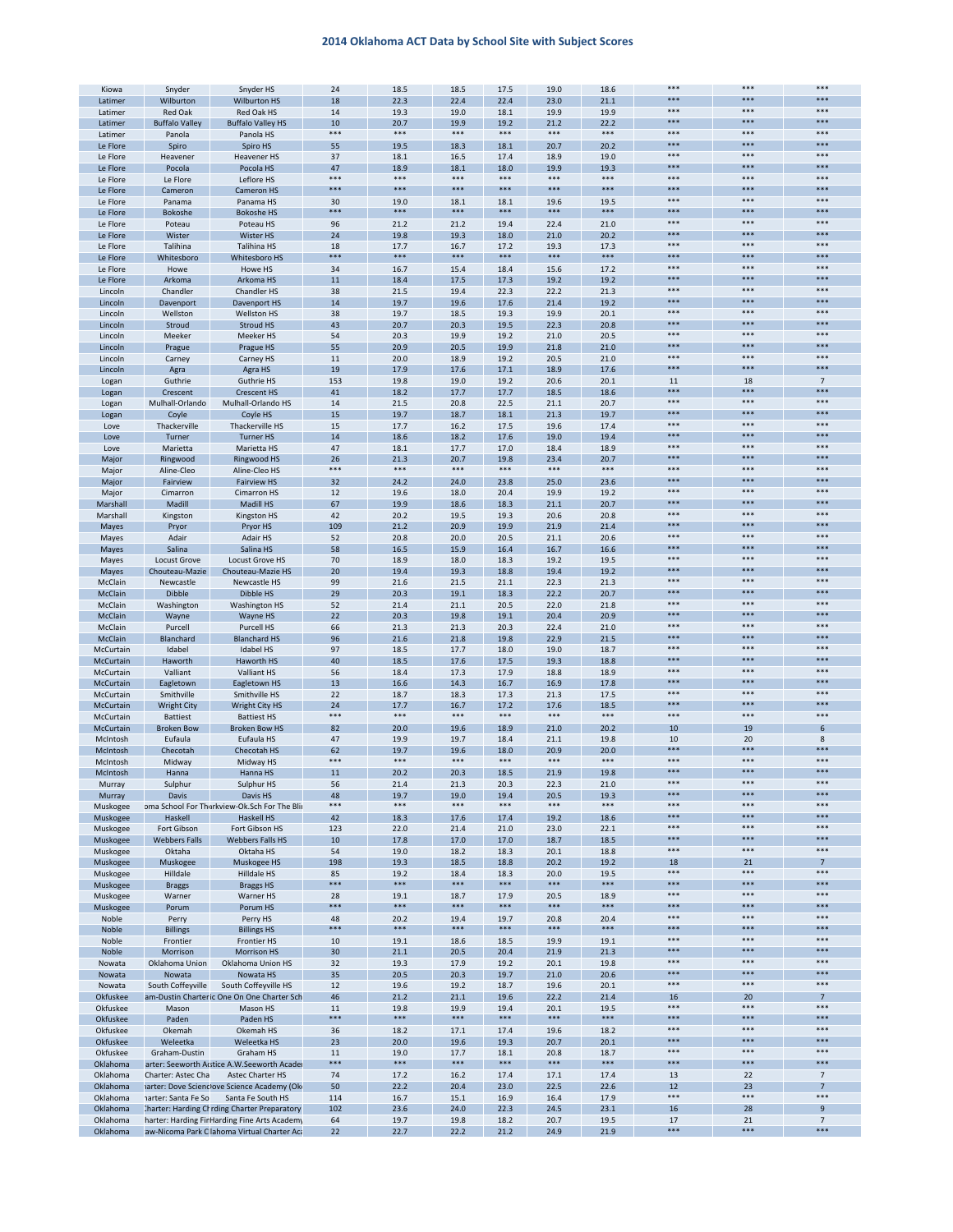| Oklahoma           | Putnam City          | Putnam City HS                          | 264   | 19.6  | 19.0  | 18.8  | 20.4  | 19.8  | 29    | 19    | 6               |
|--------------------|----------------------|-----------------------------------------|-------|-------|-------|-------|-------|-------|-------|-------|-----------------|
| Oklahoma           | <b>Putnam City</b>   | Putnam City North HS                    | 344   | 21.4  | 20.9  | 20.6  | 22.0  | 21.3  | 50    | 21    | 7               |
| Oklahoma           | <b>Putnam City</b>   | Putnam City West HS                     | 156   | 18.9  | 18.0  | 18.3  | 19.5  | 19.3  | 15    | 20    | $\overline{7}$  |
| Oklahoma           | Luther               | <b>Luther HS</b>                        | 35    | 19.8  | 19.0  | 18.1  | 21.0  | 20.2  | ***   | ***   | **:             |
| Oklahoma           | noctaw-Nicoma Pa     | Choctaw HS                              | 224   | 21.8  | 21.5  | 20.5  | 22.9  | 21.9  | 20    | 24    | $\overline{7}$  |
|                    |                      |                                         |       |       |       |       |       |       |       |       |                 |
| Oklahoma           | <b>Deer Creek</b>    | Deer Creek HS                           | 246   | 23.6  | 23.7  | 22.5  | 24.3  | 23.2  | 28    | 24    | 8               |
| Oklahoma           | Harrah               | Harrah HS                               | 107   | 20.3  | 19.5  | 19.2  | 21.7  | 20.3  | ***   | ***   | ***             |
| Oklahoma           | Jones                | Jones HS                                | 61    | 21.1  | 20.8  | 19.4  | 22.6  | 21.3  | ***   | ***   | ***             |
| Oklahoma           | Edmond               | <b>Memorial HS</b>                      | 439   | 23.4  | 23.6  | 22.3  | 23.6  | 23.2  | 47    | 24    | $\overline{7}$  |
| Oklahoma           | Edmond               | North HS                                | 499   | 23.9  | 24.0  | 23.1  | 24.4  | 23.7  | 85    | 25    | $\overline{7}$  |
| Oklahoma           | Edmond               | Santa Fe HS                             | 404   | 23.2  | 23.3  | 22.3  | 23.8  | 22.9  | 83    | 24    | $\overline{7}$  |
|                    |                      |                                         |       |       |       |       |       |       | ***   | ***   | ***             |
| Oklahoma           | Millwood             | Millwood HS                             | 39    | 16.9  | 15.3  | 16.7  | 17.8  | 17.4  |       |       |                 |
| Oklahoma           | Western Heights      | Western Heights HS                      | 90    | 19.0  | 17.7  | 18.6  | 19.7  | 19.6  | $***$ | ***   | ***             |
| Oklahoma           | lidwest City-Del Cil | Carl Albert HS                          | 196   | 21.0  | 20.4  | 20.1  | 21.5  | 21.2  | 23    | 21    | 7               |
| Oklahoma           | lidwest City-Del Cil | Del City HS                             | 173   | 18.5  | 17.1  | 17.9  | 19.3  | 18.9  | 14    | 18    | 6               |
| Oklahoma           | lidwest City-Del Cil | Midwest City HS                         | 191   | 19.1  | 18.2  | 19.0  | 19.3  | 19.6  | 16    | 19    | 6               |
|                    |                      | Crooked Oak HS                          |       |       |       |       |       |       | ***   | ***   | ***             |
| Oklahoma           | Crooked Oak          |                                         | 38    | 16.6  | 15.3  | 16.6  | 17.5  | 16.6  |       |       |                 |
| Oklahoma           | Bethany              | <b>Bethany HS</b>                       | 101   | 21.4  | 21.3  | 21.3  | 21.3  | 21.0  | 11    | 19    | $\overline{7}$  |
| Oklahoma           | Oklahoma City        | Capitol Hill HS                         | 52    | 16.3  | 14.6  | 16.1  | 16.6  | 17.5  | $***$ | ***   | $***$           |
| Oklahoma           |                      | Oklahoma City issen HS Of Advanced Stud | 113   | 25.9  | 26.8  | 24.3  | 27.1  | 25.1  | 36    | 28    | 8               |
| Oklahoma           | Oklahoma City        | Douglass HS                             | 81    | 14.8  | 13.2  | 15.3  | 14.6  | 15.7  | 54    | 12    | 5               |
| Oklahoma           | Oklahoma City        | imerson Alternative Ed.(Hs              | 15    | 15.3  | 12.9  | 15.8  | 15.0  | 16.7  | ***   | ***   | ***             |
| Oklahoma           | Oklahoma City        | U.S.Grant HS                            | 116   | 16.9  | 15.6  | 16.8  | 17.3  | 17.6  | 10    | 16    | $7\overline{ }$ |
|                    |                      |                                         |       |       |       |       |       |       | $***$ | ***   | ***             |
| Oklahoma           | Oklahoma City        | John Marshall HS                        | 14    | 15.9  | 14.6  | 16.1  | 16.8  | 16.1  |       |       |                 |
| Oklahoma           | Oklahoma City        | Oklahoma Centennial HS                  | 33    | 15.3  | 13.8  | 15.9  | 15.7  | 15.3  | $***$ | ***   | ***             |
| Oklahoma           | Oklahoma City        | Northeast HS                            | 38    | 18.3  | 17.4  | 17.4  | 18.6  | 19.1  | ***   | ***   | ***             |
| Oklahoma           | Oklahoma City        | Northwest Classen HS                    | 123   | 17.2  | 15.6  | 17.8  | 17.2  | 17.6  | ***   | ***   | ***             |
| Oklahoma           | Oklahoma City        | Southeast HS                            | 106   | 18.8  | 18.4  | 18.1  | 19.3  | 18.9  | 13    | 19    | 6               |
| Oklahoma           | Oklahoma City        | <b>Star Spencer HS</b>                  | 45    | 15.3  | 13.4  | 15.5  | 15.9  | 15.9  | 11    | 13    | 6               |
|                    |                      |                                         |       |       |       |       |       |       | ***   | ***   | ***             |
| Okmulgee           | Okmulgee             | <b>Okmulgee HS</b>                      | 42    | 17.3  | 16.5  | 16.3  | 18.4  | 17.7  |       |       |                 |
| Okmulgee           | Henryetta            | Henryetta HS                            | 47    | 20.6  | 20.6  | 19.4  | 21.0  | 21.0  | ***   | ***   | $***$           |
| Okmulgee           | Morris               | <b>Morris HS</b>                        | 51    | 20.3  | 19.2  | 18.9  | 21.6  | 20.8  | ***   | ***   | ***             |
| Okmulgee           | <b>Beggs</b>         | Beggs HS                                | 72    | 19.3  | 18.6  | 18.2  | 20.1  | 19.6  | $***$ | ***   | ***             |
| Okmulgee           | Preston              | Preston HS                              | 25    | 21.3  | 21.0  | 20.3  | 22.1  | 21.0  | $***$ | ***   | ***             |
| Okmulgee           | Schulter             | Schulter HS                             | ***   | ***   | ***   | ***   | ***   | ***   | ***   | ***   | ***             |
| Okmulgee           | Wilson               | Wilson HS                               | 12    | 18.0  | 17.8  | 16.1  | 19.3  | 18.2  | ***   | ***   | ***             |
|                    |                      |                                         |       |       |       |       |       |       | ***   | ***   | ***             |
| Okmulgee           | Dewar                | Dewar HS                                | 22    | 18.1  | 18.5  | 16.9  | 18.9  | 18.3  |       |       |                 |
| Osage              | Pawhuska             | Pawhuska HS                             | 32    | 19.9  | 19.3  | 18.5  | 21.4  | 19.8  | ***   | ***   | ***             |
| Osage              | Shidler              | Shidler HS                              | $***$ | $***$ | ***   | $***$ | $***$ | $***$ | ***   | ***   | $***$           |
| Osage              | Barnsdall            | <b>Barnsdall HS</b>                     | 22    | 20.0  | 18.7  | 19.2  | 21.5  | 20.1  | ***   | ***   | ***             |
| Osage              | Wynona               | Wynona HS                               | ***   | $***$ | $***$ | $***$ | ***   | $***$ | ***   | $***$ | $***$           |
| Osage              | Hominy               | <b>Hominy HS</b>                        | 26    | 18.8  | 17.3  | 19.3  | 18.7  | 19.4  | ***   | ***   | ***             |
|                    |                      |                                         |       |       |       |       |       |       | $***$ | ***   | ***             |
| Osage              | Prue                 | Prue HS                                 | 12    | 17.6  | 16.3  | 16.5  | 19.2  | 17.9  | $***$ | ***   | ***             |
| Osage              | Woodland             | <b>Woodland HS</b>                      | 16    | 19.4  | 17.9  | 19.1  | 20.9  | 19.5  |       |       |                 |
| Ottawa             | Wyandotte            | Wyandotte HS                            | 36    | 18.7  | 17.7  | 18.2  | 18.9  | 19.4  | $***$ | ***   | ***             |
| Ottawa             | Quapaw               | Quapaw HS                               | 23    | 19.6  | 17.9  | 18.1  | 21.3  | 20.4  | ***   | ***   | ***             |
| Ottawa             | Commerce             | Commerce HS                             | 33    | 19.0  | 18.3  | 18.4  | 19.5  | 19.5  | ***   | ***   | ***             |
| Ottawa             | Miami                | Miami HS                                | 101   | 21.8  | 22.4  | 19.9  | 22.5  | 21.8  | ***   | ***   | ***             |
|                    | Afton                | Afton HS                                | 20    | 18.2  | 17.0  | 17.7  | 19.0  | 18.6  | $***$ | ***   | $***$           |
| Ottawa             |                      |                                         |       |       |       |       |       |       | ***   | ***   | ***             |
| Ottawa             | Fairland             | <b>Fairland HS</b>                      | 18    | 18.0  | 16.7  | 17.5  | 19.3  | 17.8  |       |       |                 |
| Pawnee             | Pawnee               | Pawnee HS                               | 31    | 20.0  | 19.4  | 19.5  | 20.2  | 20.7  | ***   | ***   | $***$           |
| Pawnee             | Cleveland            | <b>Cleveland HS</b>                     | 47    | 19.6  | 19.9  | 17.9  | 20.4  | 19.4  | ***   | ***   | ***             |
| Payne              | Ripley               | <b>Ripley HS</b>                        | 19    | 20.9  | 19.8  | 20.1  | 21.6  | 21.5  | $***$ | ***   | ***             |
| Payne              | Stillwater           | Stillwater HS                           | 263   | 23.4  | 23.3  | 22.7  | 23.9  | 23.0  | 52    | 26    | 8               |
| Payne              | Perkins-Tryon        | Perkins-Tryon HS                        | 63    | 20.0  | 18.6  | 19.8  | 20.7  | 20.1  | ***   | ***   | ***             |
|                    |                      | <b>Cushing HS</b>                       |       |       |       |       |       |       | ***   | ***   | ***             |
| Payne              | Cushing              |                                         | 52    | 21.2  | 20.6  | 19.9  | 22.2  | 21.5  | ***   | ***   | ***             |
| Payne              | Glencoe              | Glencoe HS                              | 20    | 20.8  | 20.8  | 18.7  | 22.7  | 20.0  |       |       |                 |
| Payne              | Yale                 | Yale HS                                 | 16    | 18.2  | 15.5  | 17.1  | 20.1  | 19.4  | ***   | ***   | ***             |
| Pittsburg          | Hartshorne           | Hartshorne HS                           | 20    | 20.0  | 20.9  | 17.3  | 21.9  | 19.2  | $***$ | ***   | $***$           |
| Pittsburg          | Canadian             | Canadian HS                             | 26    | 20.0  | 18.3  | 19.3  | 21.6  | 20.7  | ***   | ***   | ***             |
| Pittsburg          | Haileyville          | Haileyville HS                          | 14    | 20.4  | 19.9  | 18.5  | 22.1  | 20.5  | ***   | ***   | $***$           |
|                    | Kiowa                | Kiowa HS                                | 15    | 19.9  | 18.9  | 19.2  | 20.3  | 20.8  | ***   | ***   | ***             |
| Pittsburg          |                      |                                         |       |       |       |       |       |       |       |       |                 |
| Pittsburg          | Quinton              | <b>Quinton HS</b>                       | 29    | 18.2  | 17.1  | 16.7  | 20.2  | 18.4  |       |       |                 |
| Pittsburg          | Indianola            | Indianola HS                            | 13    | 19.2  | 18.7  | 17.4  | 20.7  | 18.8  | $***$ | ***   | $***$           |
| Pittsburg          | Crowder              | Crowder HS                              | 15    | 19.4  | 18.5  | 18.9  | 20.3  | 19.3  | $***$ | ***   | ***             |
| Pittsburg          | Savanna              | Savanna HS                              | 24    | 19.3  | 18.8  | 18.0  | 20.3  | 19.5  | ***   | ***   | ***             |
| Pittsburg          | Pittsburg            | Pittsburg HS                            | ***   | $***$ | $***$ | ***   | $***$ | $***$ | ***   | $***$ | $***$           |
| Pittsburg          | McAlester            | <b>McAlester HS</b>                     | 138   | 20.0  | 19.4  | 19.3  | 20.7  | 19.9  | ***   | ***   | ***             |
| Pontotoc           | Allen                | Allen HS                                | 14    | 19.3  | 17.4  | 19.4  | 19.8  | 20.1  | $***$ | ***   | $***$           |
|                    |                      |                                         | 25    |       |       |       | 19.7  |       | ***   | ***   | ***             |
| Pontotoc           | Vanoss               | Vanoss HS                               |       | 19.6  | 18.2  | 19.7  |       | 20.4  | $***$ | $***$ | $***$           |
| Pontotoc           | Byng                 | Byng HS                                 | 102   | 19.2  | 18.5  | 18.8  | 19.8  | 19.3  | ***   | ***   | ***             |
| Pontotoc           | Ada                  | Ada HS                                  | 112   | 20.0  | 19.9  | 19.1  | 20.9  | 19.7  |       |       |                 |
| Pontotoc           | Latta                | Latta HS                                | 39    | 21.3  | 20.6  | 20.7  | 22.7  | 20.6  | $***$ | $***$ | ***             |
| Pontotoc           | Stonewall            | Stonewall HS                            | ***   | ***   | ***   | ***   | ***   | ***   | ***   | ***   | $***$           |
| Pontotoc           | Roff                 | Roff HS                                 | 13    | 18.8  | 18.1  | 16.8  | 19.8  | 19.7  | $***$ | ***   | ***             |
| Pottawatomie       | McLoud               | McLoud HS                               | 65    | 20.7  | 19.7  | 19.9  | 21.6  | 21.0  | ***   | ***   | ***             |
| Pottawatomie       | Dale                 | Dale HS                                 | 31    | 20.3  | 19.0  | 19.4  | 21.6  | 20.7  | $***$ | $***$ | $***$           |
|                    |                      |                                         |       |       |       |       |       |       | ***   | ***   | ***             |
| Pottawatomie       | <b>Bethel</b>        | <b>Bethel HS</b>                        | 56    | 20.9  | 20.5  | 20.5  | 21.0  | 20.9  |       |       |                 |
| Pottawatomie       | Macomb               | Macomb HS                               | 16    | 18.4  | 18.1  | 17.4  | 19.3  | 18.4  | $***$ | ***   | $***$           |
| Pottawatomie       | Earlsboro            | Earlsboro HS                            | ***   | ***   | ***   | ***   | ***   | ***   | ***   | ***   | ***             |
| Pottawatomie       | Tecumseh             | Juvenile Ctr                            | $***$ | $***$ | $***$ | $***$ | $***$ | $***$ | $***$ | $***$ | $***$           |
| Pottawatomie       | Tecumseh             | <b>Tecumseh HS</b>                      | 79    | 20.4  | 19.9  | 19.2  | 21.4  | 20.8  | ***   | ***   | ***             |
| Pottawatomie       | Shawnee              | Shawnee HS                              | 175   | 20.8  | 20.3  | 19.9  | 21.4  | 21.0  | $***$ | $***$ | ***             |
|                    |                      |                                         |       |       |       |       |       |       | $***$ | ***   | $***$           |
| Pottawatomie       | Asher                | Asher HS                                | 13    | 18.5  | 17.8  | 18.1  | 19.5  | 18.3  |       |       |                 |
| Pottawatomie       | Wanette              | Wanette HS                              | ***   | $***$ | $***$ | ***   | ***   | $***$ | ***   | ***   | ***             |
| Pottawatomie       | Maud                 | Maud HS                                 | $***$ | $***$ | ***   | ***   | $***$ | $***$ | ***   | ***   | ***             |
| Pushmataha         | Rattan               | Rattan HS                               | 14    | 20.1  | 19.6  | 19.4  | 21.6  | 19.9  | $***$ | $***$ | $***$           |
| Pushmataha         | Clayton              | <b>Clayton HS</b>                       | 17    | 18.4  | 17.5  | 17.5  | 19.7  | 18.5  | ***   | ***   | ***             |
| Pushmataha         | Antlers              | <b>Antlers HS</b>                       | 47    | 20.4  | 20.2  | 18.7  | 21.6  | 20.3  | $***$ | $***$ | $***$           |
|                    |                      |                                         | ***   | ***   | ***   | ***   | ***   | ***   | ***   | ***   | ***             |
| Pushmataha         | Moyers               | <b>Moyers HS</b>                        |       |       |       |       |       |       | $***$ | $***$ | $***$           |
| Roger Mills        | Leedey               | Leedey HS                               | 12    | 20.8  | 20.7  | 18.8  | 22.8  | 20.7  |       |       |                 |
| <b>Roger Mills</b> | Reydon               | <b>Reydon HS</b>                        | ***   | ***   | ***   | ***   | ***   | ***   | ***   | ***   | ***             |
| <b>Roger Mills</b> | Cheyenne             | Cheyenne HS                             | 13    | 20.9  | 21.6  | 20.3  | 20.2  | 21.0  | $***$ | $***$ | $***$           |
| <b>Roger Mills</b> | Sweetwater           | Sweetwater HS                           | ***   | ***   | ***   | ***   | ***   | ***   | ***   | ***   | ***             |